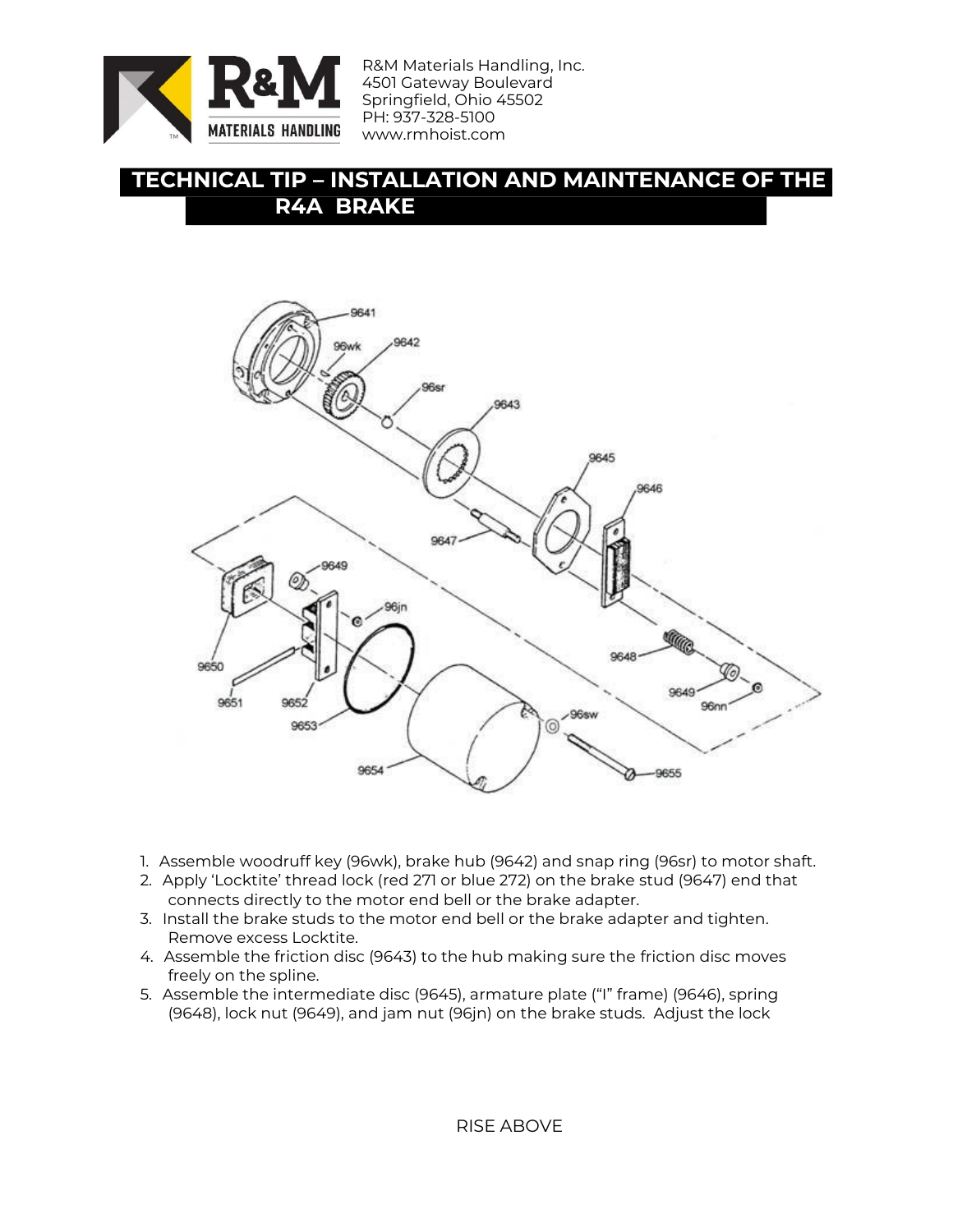

R&M Materials Handling, Inc. 4501 Gateway Boulevard Springfield, Ohio 45502 PH: 937-328-5100 www.rmhoist.com

nut to the desired spring torque for the application, keeping both springs at the same compression measurement.

- 6. Install the wedge (9651) into the slot in the bottom of the pole plate ("E" frame) (9652) and bend up to the sides of the pole plate.
- 7. Install the coil (9650) over the wedge in the pole plate and bend the wedge to the outside of the coil to lock the coil in place.
- 8. Install the lock nut (9649), pole plate, and nylock nut (96jn) on the brake stud and set the air gap at 0.031" (1/32") which is measured between the faces of the armature and pole plates (Figure 1).
- 9. Install the "O" ring (9653), brake cover (9654), sealing washers (96sw), and brake cover screws (9655).